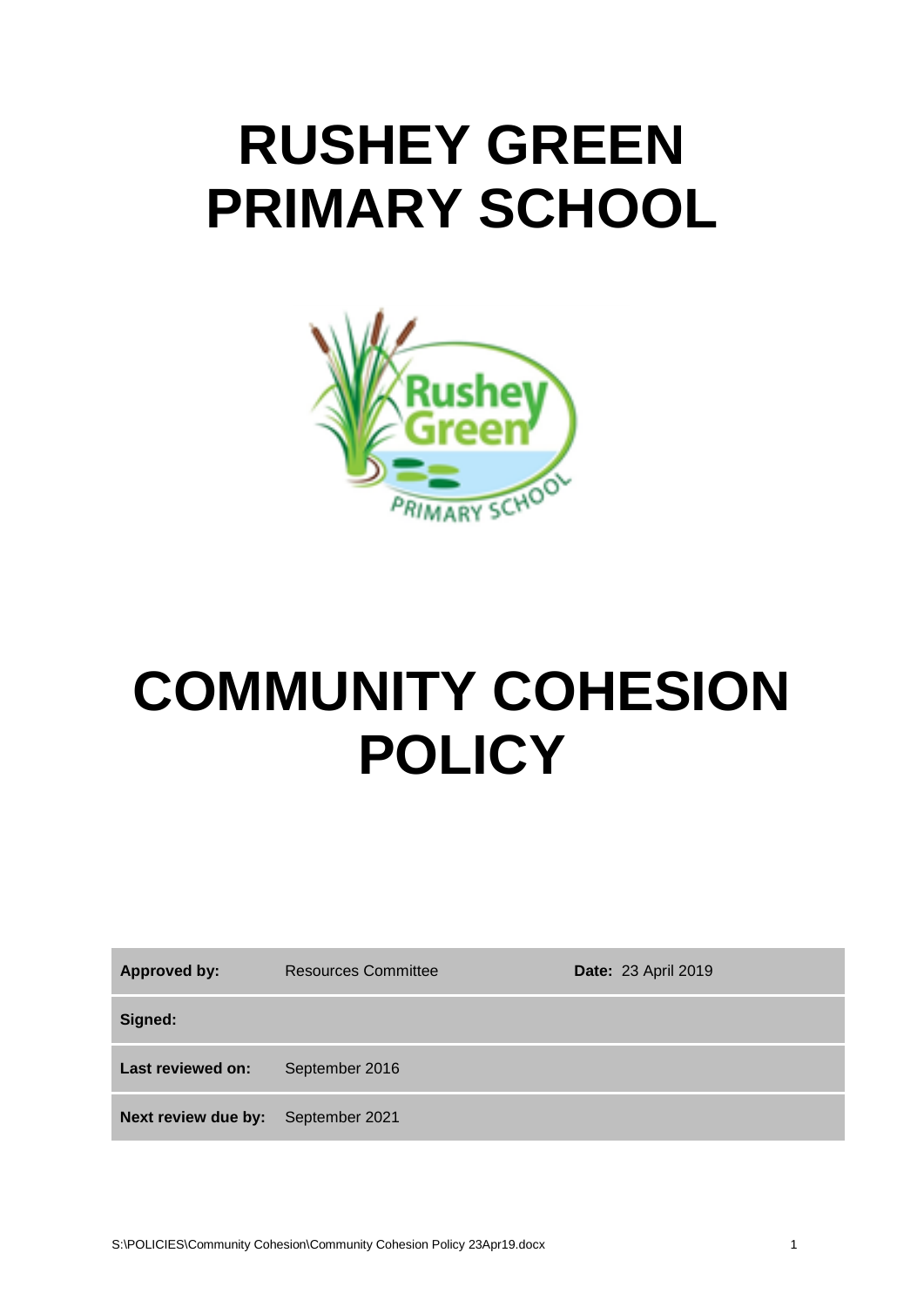# **COMMUNITY COHESION POLICY**

## **Rushey Green School Mission Statement**

We aim to work in partnership with parents to provide an education of the highest quality, which celebrates everyone's success in a happy, caring, creative environment where all our differences are valued.

Rushey Green Primary School welcomes its obligations and duties under the Education and Inspections Act 2006 to promote Community Cohesion. In so doing, we recognise the close links with our duties under all key Equalities legislation including the Race Relations Amendment Act (2000), the Disability Discrimination Acts (1995 and 2005) and the Sex Discrimination Act (1975 as amended by the Equality Act 2006).

By 'Community Cohesion', we mean working towards a society with a common vision based on core moral values and a strong sense of belonging for all, where diversity is valued and where everyone recognises what all human beings share in common, that all human beings are of equal worth and where relationships across all individuals and groups are positive. We understand that we can only promote Community Cohesion effectively through recognising the inextricable links with Equality and Diversity in our policy and practice. We therefore recognise the close relationship between Community Cohesion and the Every Child Matters entitlement framework.

More specifically, in interpreting government guidance, we see the promotion of Community Cohesion as involving five core principles:

- *Equality of opportunity*
- *Social inclusion*
- *Respect for diversity*
- *Shared moral values*
- *Active engagement with others to understand what we all hold in common*

As a school, we are committed to promoting these core principles across seven aspects of Diversity based on:

- *Socio-economic factors*
- *Ethnicity*
- *Gender*
- *Age*
- *Disability*
- *Sexual identity*
- *Faith, belief, spirituality*

We recognise the emphasis placed by the DCSF and Ofsted on the dimensions of Religion, Ethnicity and Socio-economic factors in defining Diversity. While giving due emphasis to these three dimensions, we have adopted a broader definition of Diversity to address the needs of all learners, promote Community Cohesion in a comprehensive way in line with developing Equalities legislation (*see 'A Fairer Future' : the Equality Bill 2009)*

In line with government guidance, we are committed to promoting Community Cohesion based on these five core principles and across these seven aspects of diversity at four levels of 'Community':

- *The school community*
- *The local community*
- *The UK community*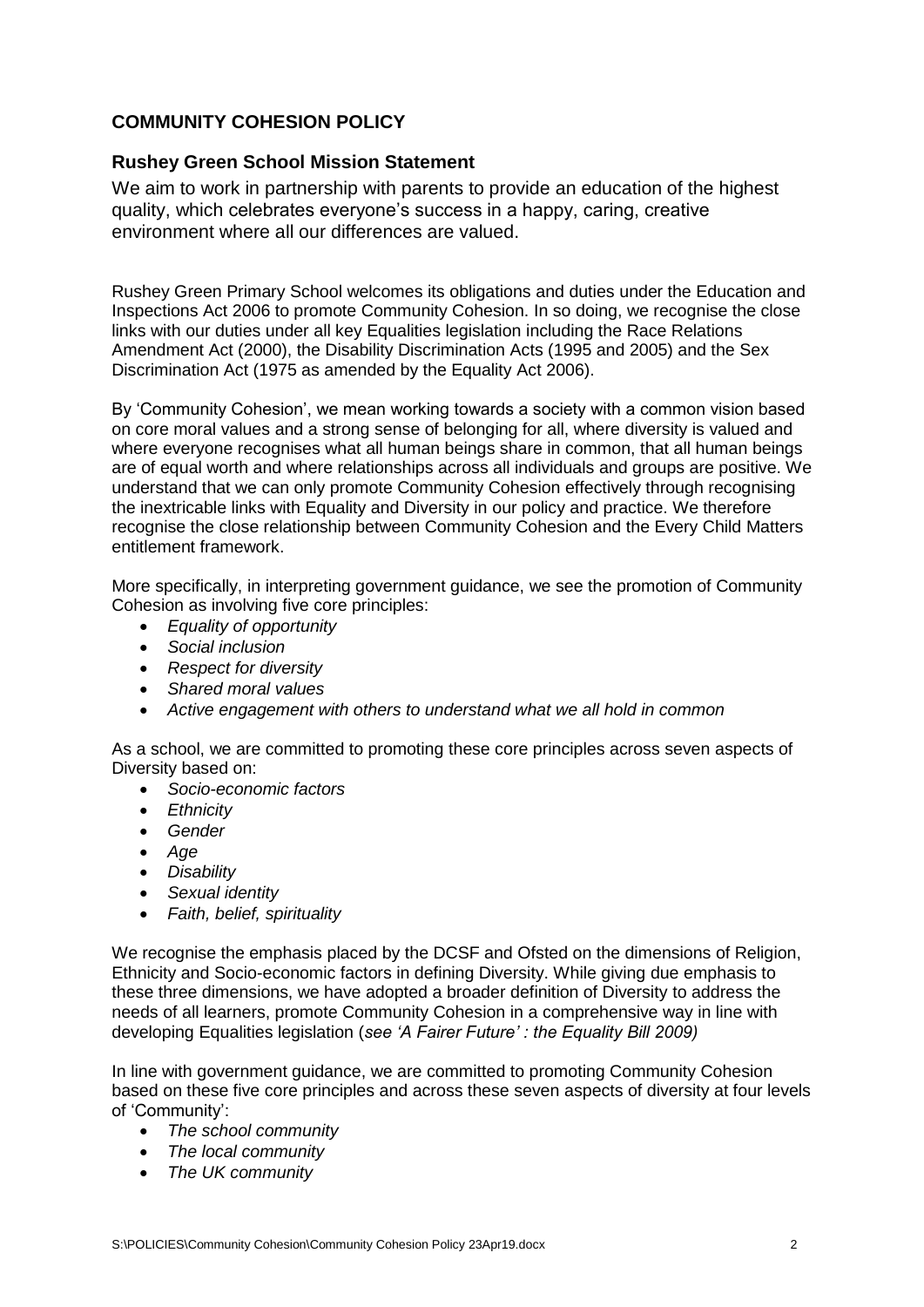*The global community*

This policy for the promotion of Community Cohesion will be implemented across the whole school through three key areas of our practice:

- *Teaching, learning and curriculum*
- *Equity and excellence*
- *Ethos, Community Engagement and Extended Services*

Rushey Green Primary School is a 'Rights Respecting School' where we regularly refer to the universal moral values set out in the UN Convention on the Rights of the Child (UNCRC). This gives us a strong set of shared moral values which are introduced to and developed with all sections of our school community. The UNCRC provides everyone with a common language and moral framework for considering the consequences of many of our actions for the rights of others and for our own rights. This gives us all a firm basis for promoting equality and community cohesion and for respecting and celebrating diversity. We also encourage all members of our school community to see themselves as active global citizens who challenge injustice wherever they meet it and take action for a just and sustainable world.

### *Teaching, Learning and Curriculum*

In meeting our duty to promote Community Cohesion, we will strive to ensure that all learners will enjoy opportunities to:

- *Learn about the Rights of the Child and the responsibilities that these rights imply*
- *Develop pride in their own identity and to learn about and develop respect for the identities of other learners, of groups in the local community, of groups in the wider UK and in the wider world based on ethnicity, socio-economic circumstances, gender, lifestyle, disability, sexual identity, age, faith and world view*
- *Develop a strong understanding and appreciation of what all human beings hold in common as well as respect for differences*
- *Develop a positive vision of a diverse, just and equitable society*
- *Learn about their own community, UK society including communities which contrast*  with their own and global society, including the challenges faced by the whole global *community*
- *Learn about the major world faith traditions as well as non-religious moral world views, including the commonalities across faiths and world views as well as the diversity within individual faith traditions*
- *Develop skills of critical thinking including the ability to recognise and challenge myths and stereotypes about people and places and to appreciate how people may see things from different viewpoints*
- *Enjoy at first hand cultural experiences that reflect and celebrate the diversity within UK society*
- *To learn about how inward and outward migration have shaped UK society and how movement of people has been an enduring feature of human history*
- *Develop the ability to empathise with the feelings and experiences of others, including those from different backgrounds from themselves*

We will continue to strive to establish a learning environment in which all learners:

- *Enjoy the right to full, active participation knowing that their views and ideas are taken very seriously and where their voice is heard*
- *Feel safe, valued and respected and develop a strong, positive sense of belonging*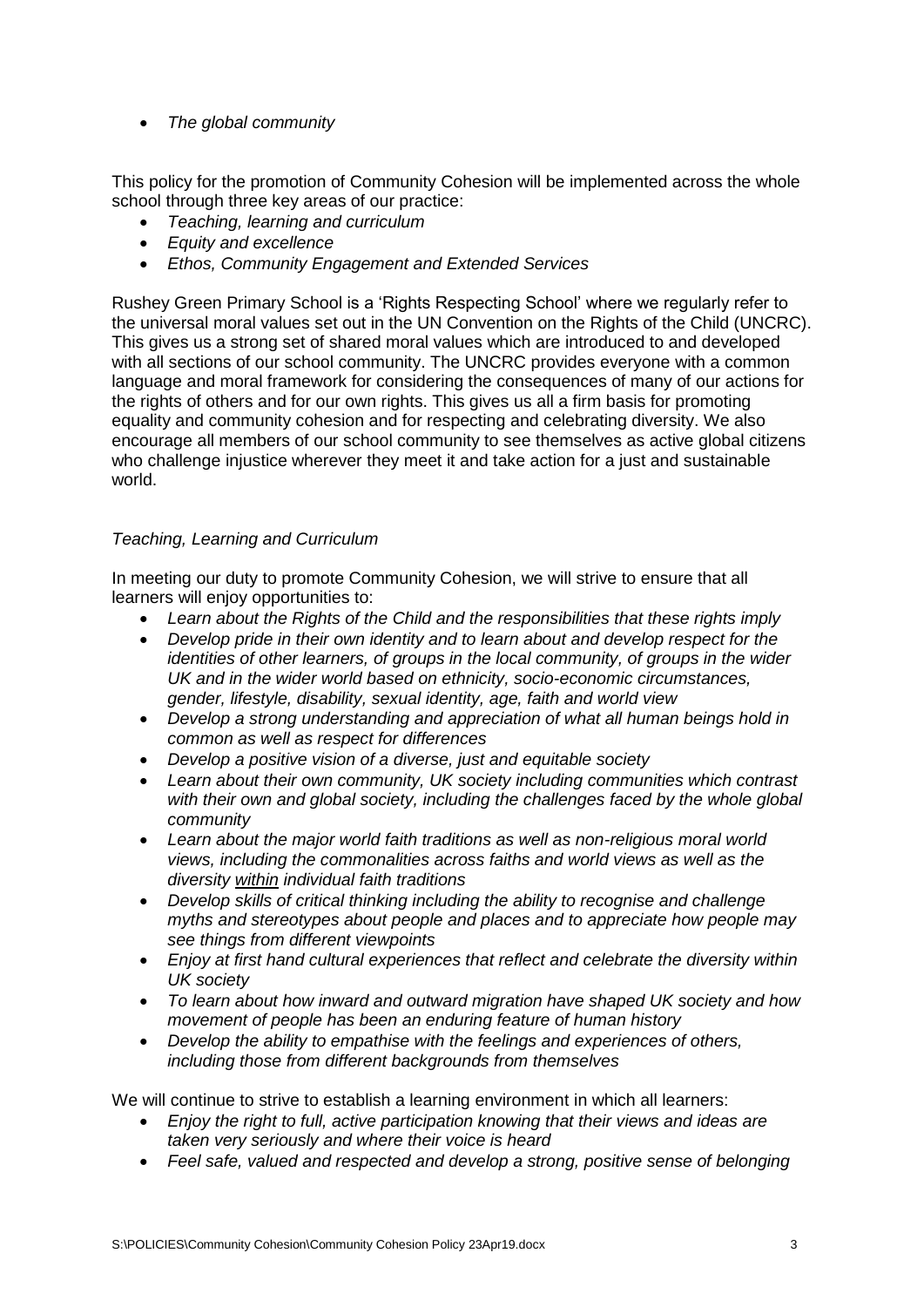- *Have frequent opportunities to collaborate with others, sharing experiences, ideas and perspectives*
- *Develop skills of mediation and conflict-resolution*
- *Develop the skills of democratic decision-making*

#### *Equity and Excellence*

We will continue to strive to ensure that all learners develop their abilities and talents to the full and enjoy equality of opportunity to participate fully in the life of the school. To this end, we will:

- *Regularly monitor and evaluate the academic, personal and social development of each child and of all the diverse groups that are represented in the school, including those for whom English is an Additional Language, taking effective steps where necessary to address any differences in outcomes across groups*
- *Use assemblies, classroom time and meetings of staff and governors to maintain a high profile for our commitment to equality of opportunity and social inclusion*
- *Ensure that all sections of the school community, including parents, are aware of our commitment to equity for all, of our procedures for promoting these principles and for dealing with infringements; this involves ensuring that all sections of the school community have confidence in our arrangements for tackling all forms of bigotry, racial and other prejudice, discrimination, bullying and harassment*
- *Regularly monitor patterns of discipline, including any exclusions by pupil group and take any action necessary to ensure equity and inclusion*
- *Promote the value of linguistic diversity and celebrate the diverse language skills of the school community, including heritage languages*
- *Take steps to enable pupils to encounter a range of positive role models including those that do not conform to stereotypes of age, gender, ethnicity, disability and social class*

#### *Community Engagement and Extended Services*

The school is fully committed to promoting cohesion within the local community and wider UK and global society. Therefore, we will:

- *Communicate our core values and vision of inclusion and equality to the whole school community and the wider local community*
- *Ensure that as a school we have full and accurate knowledge of the backgrounds of our children and their families and of the main socio-economic features of our local community and its relationship with wider UK society, using this knowledge to inform our provision*
- *Ensure that all pupils have opportunities to engage with members of their local community, from contrasting parts of the UK and from countries around the world; at each level, reflecting the diversity of these communities*
- *Ensure that the school is aware of changing patterns of migration into and from the local community and take steps to engage with and support groups that are new to the community*
- *Take rigorous steps to ensure that all parents and carers regard the school as open, welcoming and accessible and explore all possible ways of engaging all parents and carers and involving them in the life of the school*

*Policy implementation, monitoring and evaluation*